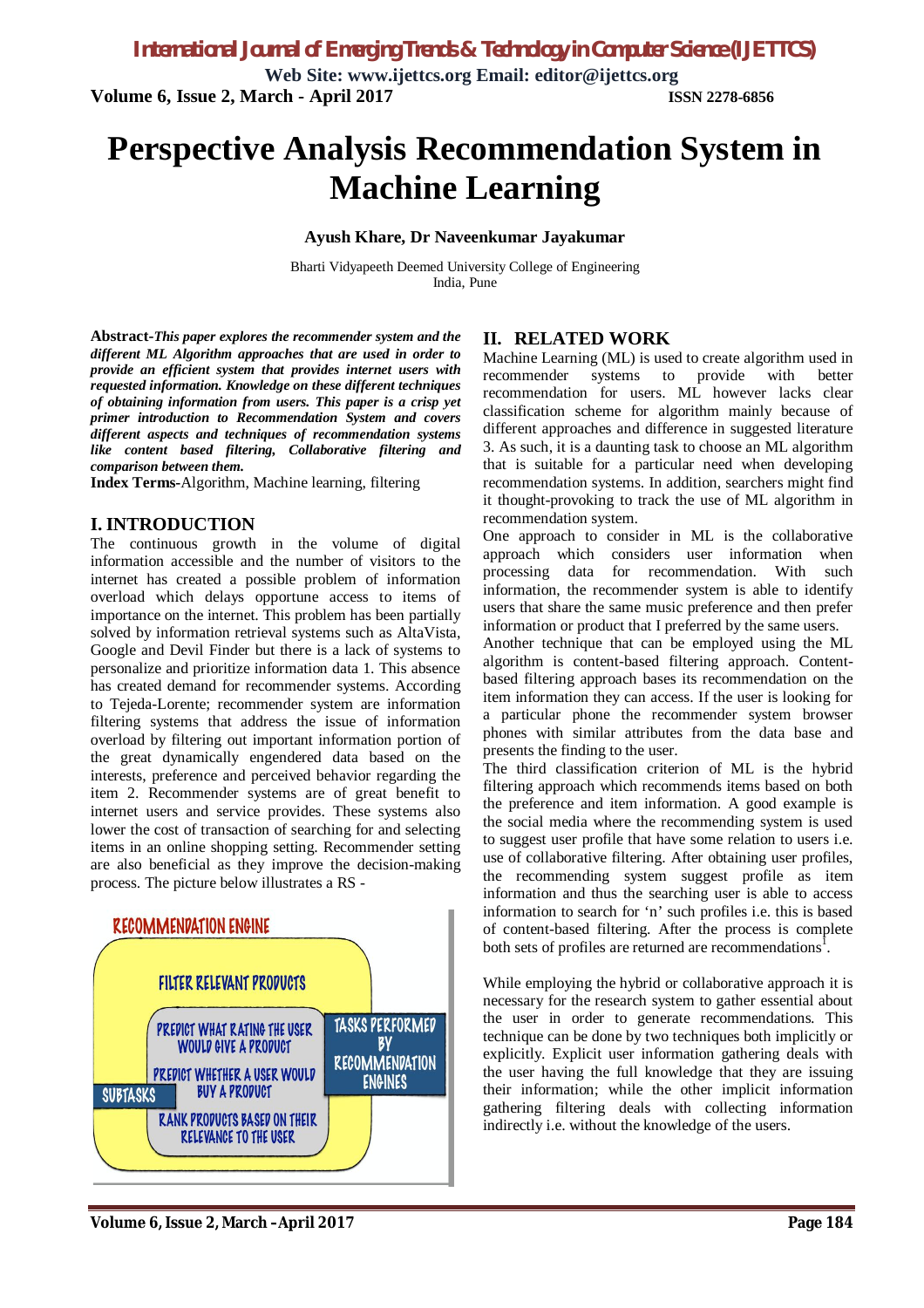### *International Journal of Emerging Trends & Technology in Computer Science (IJETTCS)*

**Web Site: www.ijettcs.org Email: editor@ijettcs.org Volume 6, Issue 2, March - April 2017 ISSN 2278-6856**

After deciding on the technique to use either implicit or explicit this it is important to look at learning phase that will incorporate the algorithm which will exploit user's information that are response from feedback gathered from the information gathering phase. After this phase, the recommending system is able to give appropriate prediction on requested information. This process can be direct based on the collected information which could be memory based or model based via system system's observed activities of the users.

It is important to use accurate and efficient recommendation techniques which is necessary for the system to provide feasible and credible recommendation to its individual users. This explains the significant of comprehending the features and potential of different methods of recommendation.

According to Lu et al. authors conduct systemic authors conduct systemic review of ML field to analyze the development of recommender system, which incorporates ML algorithm to see if there could be more systemic approach to engineering of recommender systems. Such reviews have two main objectives:

1. Identifying which ML algorithm are incorporated in recommender systems

2. Identifying and addressing issues in the development of the recommender systems that might be affected by software engineering.

It is also important to look at the filtering techniques that will be applied to prioritize data, one can use memory based and model based technique

#### *Collaborative based technique*

It makes use of rated items which helps recommending to other users with whom they share similar preferences. This model based technique relies on two mechanisms; userbased and item-based mechanism. User-based technique calculates the predicted ratings between users as the weighted average of ratings where weights are similarities of users on the elected target. Pearson correlation method which is employed to measure correlation between two



#### Where

 $P_{a,i}$  = Predicted rating of active user a for product i  $r_a$  = Average Rating of the active user a for any product  $U = Set$  of nearest neighbors of active User a

 $r_{u,i}$  = Rating of a user U For Product I

 $r_u$  = Average rating of U

 $w_{a,u}$  = Similarity between user u and active user a The pic below depicts the basic idea of collaborative filtering

## **Collaborative Filtering**

- Consider user x
- Find set N of other users whose ratings are "similar" to  $\vec{x}$ 's ratings
- $\cdot$  Estimate  $x$ 's ratings based on ratings of users in N

Viet-Trung Tran

similar

search

#### *Content based technique*

Official word of Recommendation System (recommendationsystem.org) states "Content-based filtering, also referred to as cognitive filtering, recommends items based on a comparison between the content of the items and a user profile. The content of each item is represented as a set of descriptors or terms, typically the words that occur in a document. The user profile is represented with the same terms and built up by analyzing the content of items which have been seen by the user". Generally, products are represented in terms of descriptors or attributes manually and then a User Profile is generated and based on that recommendations are forwarded to the user.

#### **III. RESEARCH TEST BASED COMPARISON OF BOTH SYSTEMS**

Although the models and have similar (but not the same) output, they have different working mechanism and this is what can be used to distinguish each from the other. The Collaborative based technique makes use of previous user rating while Content Based technique makes use of defined user attributes. So, derive a test on a dataset of movies, which will recommend a user 5 -6 movies on the basis of his rating history.

*Objective* – The Objective is to use the given data in Movielens and recommend the User 5 movies which he hadn't watched or rated

#### *Prerequisites*

"MovieLens is run by GroupLens, a research lab at the University of Minnesota. By using MovieLens, you will help GroupLens develop new experimental tools and interfaces for data exploration and recommendation. MovieLens is non-commercial, and free of advertisements."

This file has 100K data points, each row is a rating given by 1 user for 1 movie at a particular date and time

Pandas is a python library for data analysis in a way that's similar to dataframe manipulation in R. We can read the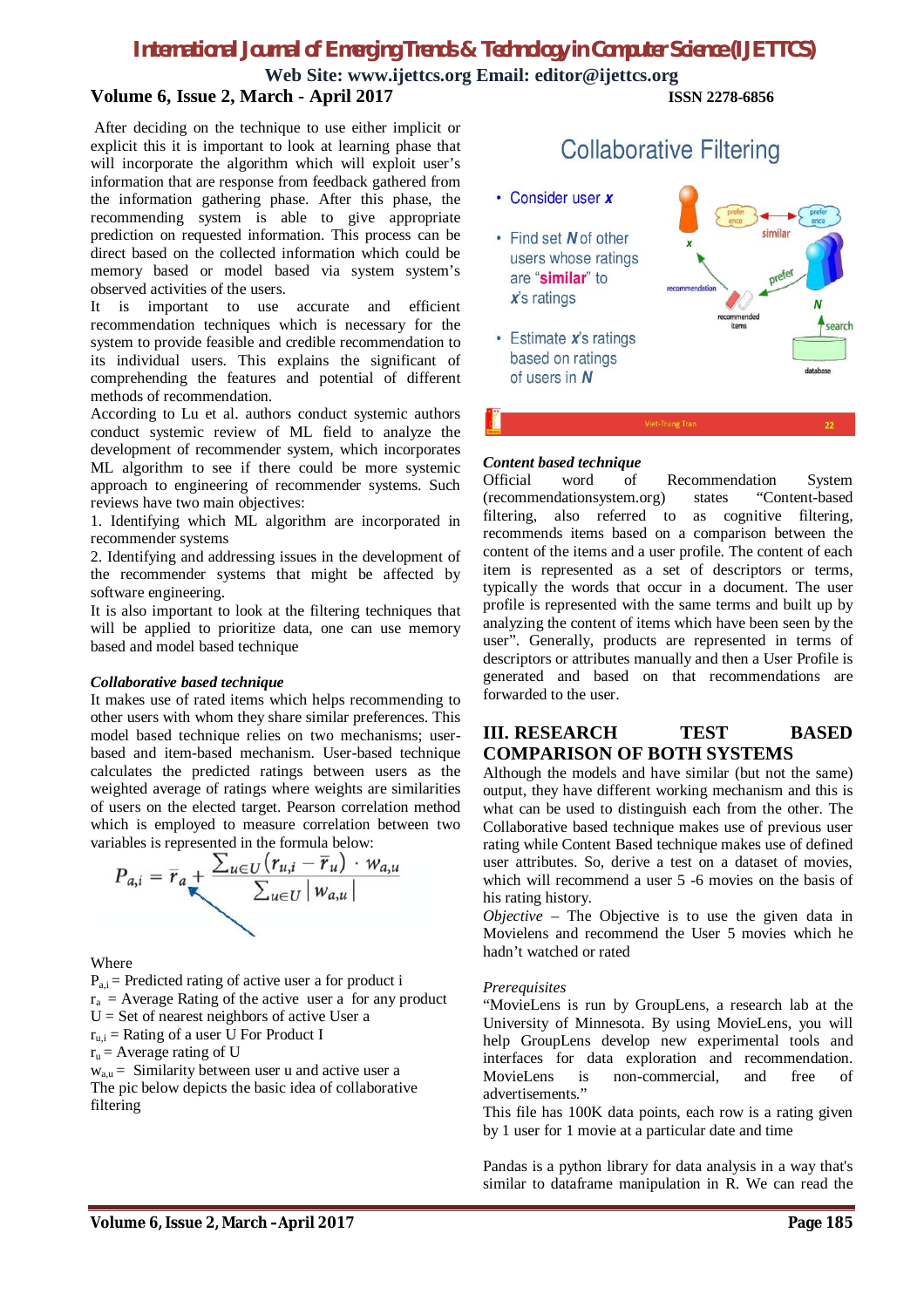### *International Journal of Emerging Trends & Technology in Computer Science (IJETTCS)*

**Web Site: www.ijettcs.org Email: editor@ijettcs.org**

#### **Volume 6, Issue 2, March - April 2017 ISSN 2278-6856**

data from a csv, write to a csv, manipulate it into different shapes, subset the data based on conditions etc.

#### **IV. COLLABORATIVE BASED FILTERING**

Collaborative Filtering allows us to give a predicted rating on the basis of user behavior

#### *Algorithm*

• User who give same ratings for a bunch of product are similar to each other and the  $K$  – nearest neighbors are the users who are most similar to each other

• So, we will find the weighted neighbors by forming a user – item matrix table

## USER-ITEM RATING MATRIX

ITEM 1 ITEM 2 ITEM 3 ITEM 4 .. ... ITEM D

| USER <sub>1</sub> | 4 |   | 4 |  |   |
|-------------------|---|---|---|--|---|
| USER <sub>2</sub> |   | 3 |   |  |   |
| USER <sub>3</sub> |   | 3 |   |  |   |
| USER 4            | 7 |   |   |  | 4 |
| <br>$\bullet$     |   |   |   |  |   |
|                   |   |   |   |  |   |
| <b>USERN</b>      | 4 | 3 |   |  |   |

• We find the similarity by plotting all these users as vectors on an imaginary plane



Area attribute values

• We can use the following methods to find the difference between two vectors (or tuples)

i) Euclidean Method

ii)Cosine Method

iii) Pearson correlation

• In the above problem, we used the Cosine relation to find out the distance

• After finding the K nearest neighbors we will find the weighted average rating of the product



**Where** 

- $P_{a,i}$  = Predicted rating of active user a for product i
- $r_a$  = Average Rating of the active user a for any product
- $U =$  Set of nearest neighbors of active User a

 $r_{\text{u}}$  = Rating of a user U For Product I

• The movies with the top 5 predicted ratings are printed

#### **V. RESULTS**

We got the following results when we implemented the Algorithm

Shawshank Redemption Fargo Usual Suspects Forrest Gump Orphan The Perfect Murder

**VI. IMPLICATIONS FROM RESULTS**

#### **Positives**

• We can see a diversified range of movies among all of them not related to a particular genre, actor or target audience.

• Gives a clearer feedback about user behavior choices and more objective in nature.

#### **Negatives**

New items (movies) cannot be predicted those had been might have been of a user's interest but not received that much ratings in numbers to be qualified

#### **VII. CONTENT BASED FILTERING**

• A content based recommendation system works with the data that user provides with the data either explicitly or implicitly based that user is directed towards his/her recommendations

• In this example, each movie is stored as a vector of its attribute –

- i. Target Audience
- ii. Genre

• These attributes are solely described on the perspective of user analysis

• Each movie is stored in a 2d space and angles between vectors are calculated determine similarity between vectors